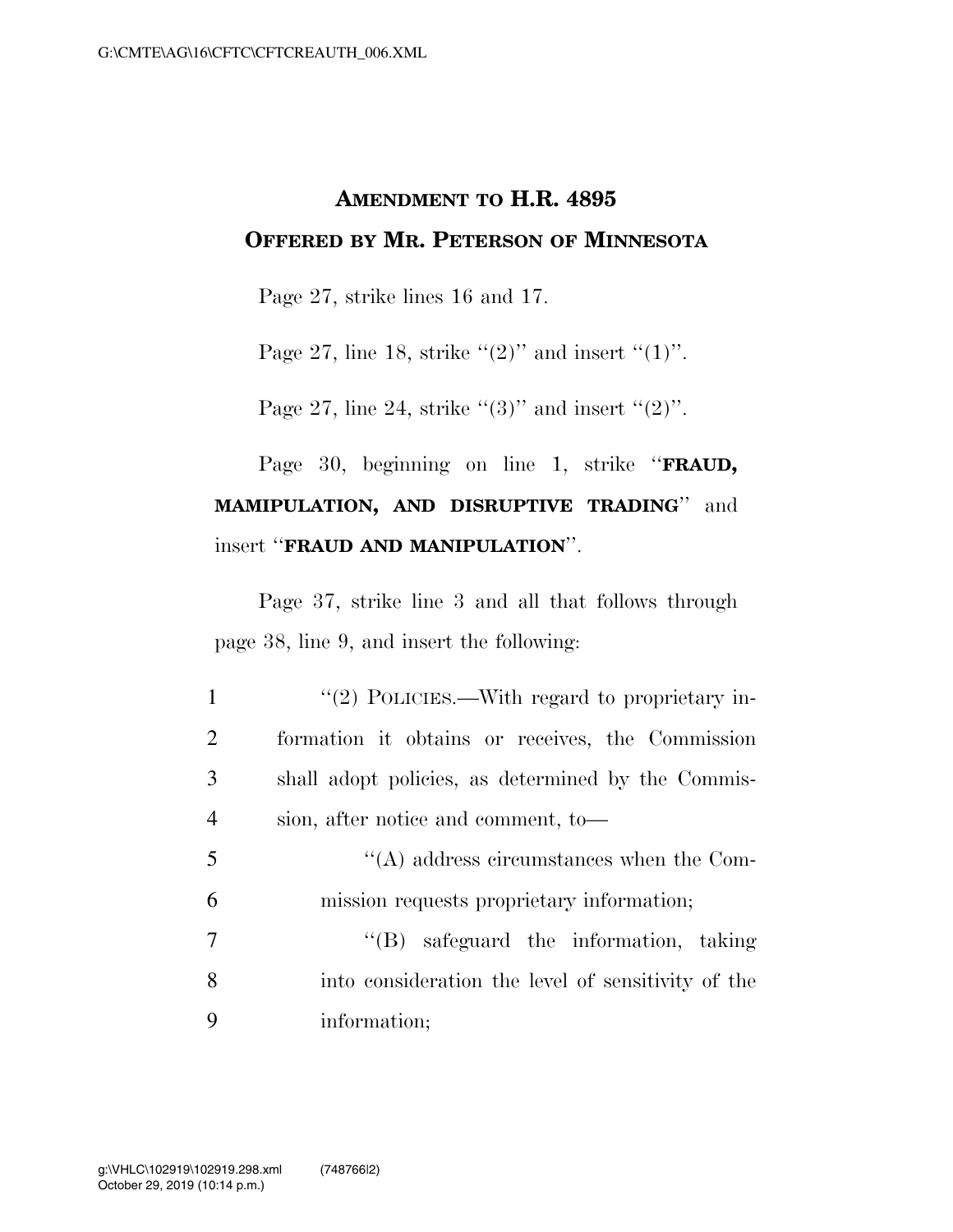2

| $\mathbf{1}$                                                                                 | $\lq\lq$ <sup>"</sup> (C) limit access to the information to ap- |  |
|----------------------------------------------------------------------------------------------|------------------------------------------------------------------|--|
| $\overline{2}$                                                                               | propriate staff, as determined by the Commis-                    |  |
| 3                                                                                            | sion; and                                                        |  |
| $\overline{4}$                                                                               | $\lq\lq$ (D) protect the information from unlaw-                 |  |
| 5                                                                                            | ful use or disclosure.                                           |  |
| 6                                                                                            | "(3) SHARING.—To the extent the Commission                       |  |
| 7                                                                                            | adopts rules or regulations, pursuant to paragraph               |  |
| 8                                                                                            | (1), regarding the sharing of such proprietary infor-            |  |
| 9                                                                                            | mation with other governmental entities, the Com-                |  |
| 10                                                                                           | mission shall receive assurances that such other gov-            |  |
| 11                                                                                           | ernmental entity shall maintain sufficient safeguards            |  |
| 12                                                                                           | consistent with—                                                 |  |
| 13                                                                                           | $\lq\lq$ policies that achieve the objectives of                 |  |
| 14                                                                                           | subparagraphs $(B)$ , $(C)$ , and $(D)$ of paragraph             |  |
| 15                                                                                           | $(2)$ of this subsection; and                                    |  |
| 16                                                                                           | $\lq\lq (B)$ the limitations set forth in para-                  |  |
| 17                                                                                           | graphs $(2)$ , $(3)$ , and $(4)$ of subsection $(e)$ con-        |  |
| 18                                                                                           | cerning the confidentiality of any such informa-                 |  |
| 19                                                                                           | tion received.".                                                 |  |
| Page 47, beginning on line 21, strike "any request"<br>and insert "the rules or procedures". |                                                                  |  |
|                                                                                              |                                                                  |  |

Page 55, line 13, strike "advisor" and insert "investor''.

Page 58, after line 15, insert the following: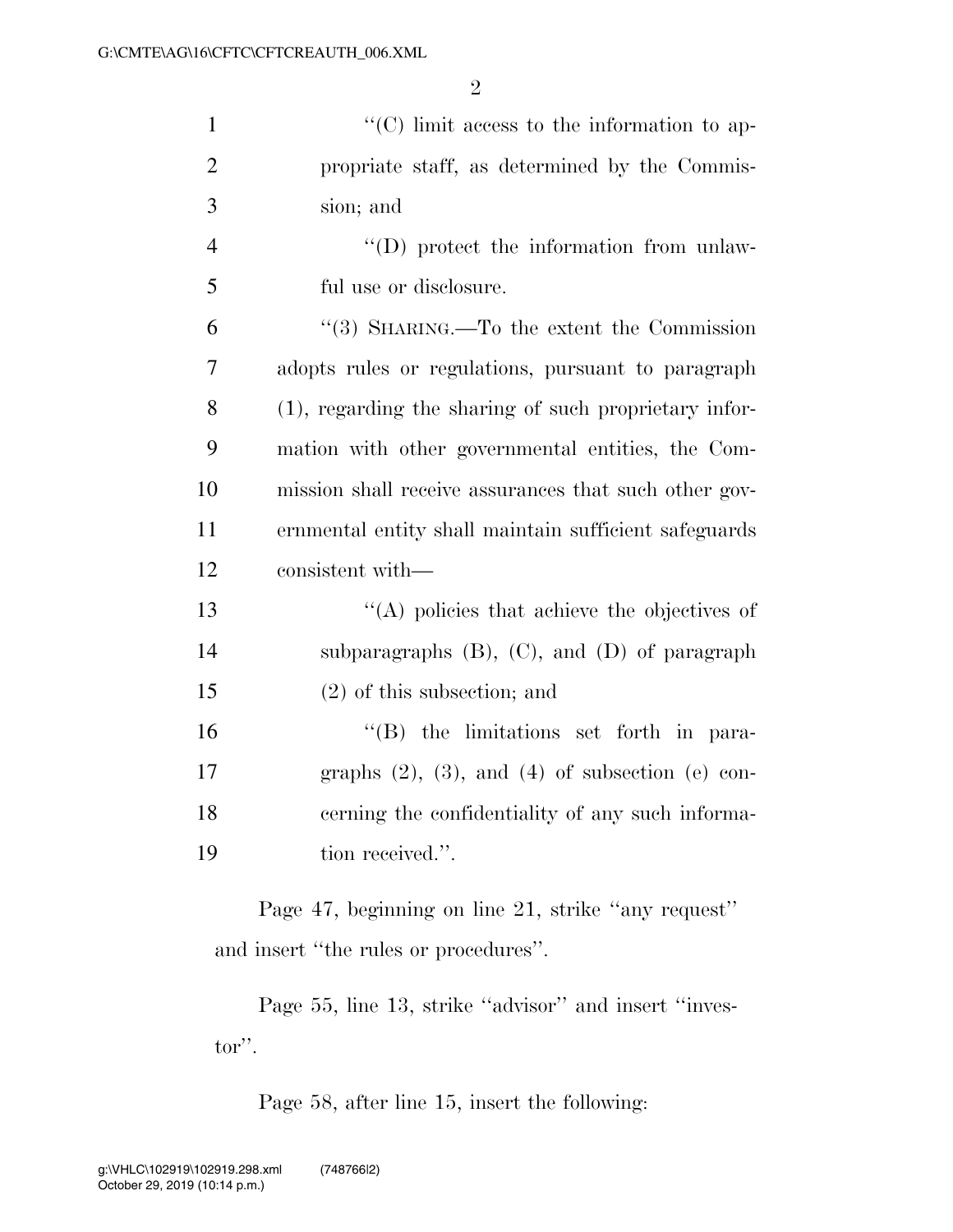3

 Where a foreign authority seeks to assert direct su- pervisory authority over derivatives clearing organizations domiciled in the United States, the Commodity Futures Trading Commission should review the appropriateness of the exemptions granted to foreign entities, including clear-inghouses, under the jurisdiction of the foreign authority.

## 9 **SEC.** . AFFILIATE CONDITIONS.

10 Section  $2(h)(7)(D)(iv)$  of the Commodity Exchange 11 Act (7 U.S.C.  $2(h)(7)(D)(iv)$ ) is amended—

12 (1) in subclause (I), by striking "risk; and" and inserting ''risk, unless the affiliate can demonstrate to the Commission, as determined by the Commis-sion, that—

| 16 | $\cdot$ (aa) the affiliate has uti- |
|----|-------------------------------------|
| 17 | lized the exception in clause (i)   |
| 18 | only to hedge or mitigate com-      |
| 19 | mercial risk; and                   |
| 20 | "(bb) the affiliate complies,       |
| 21 | as a financial entity, with the ob- |
| 22 | ligations of the affiliate with re- |
| 23 | spect to any swap for which the     |
| 24 | exception in clause (i) is not ex-  |
| 25 | ercised; and"; and                  |